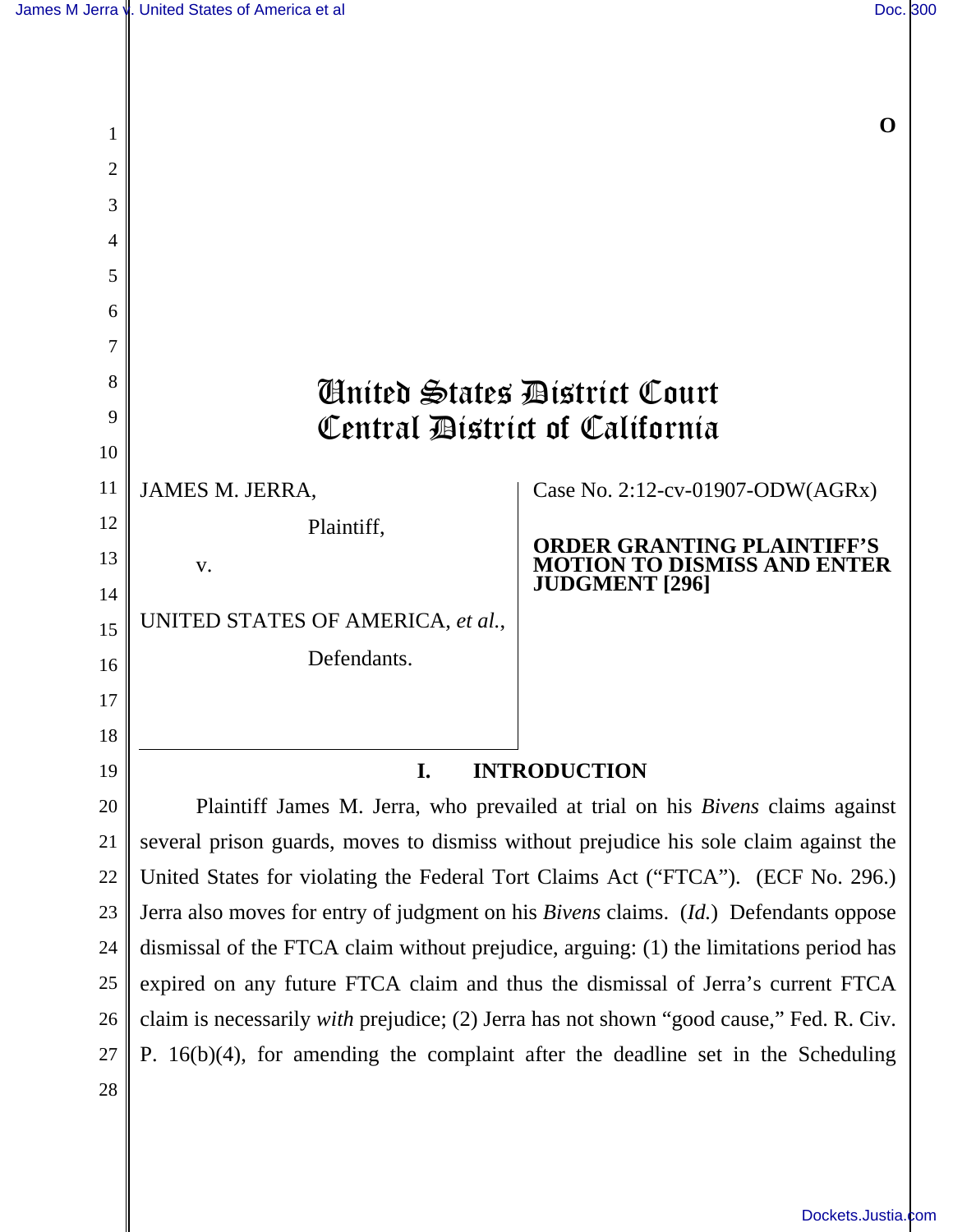1 2 3 4 5 6 7 Order;<sup>1</sup> and (3) the *Bivens* Defendants will suffer "plain legal prejudice," see, e.g., *Smith v. Lenches*, 263 F.3d 972, 975 (9th Cir. 2001), because a dismissal without prejudice will deprive them of the FTCA's "judgment bar" defense. (ECF No. 297.) Defendants also ask that the Court delay entry of judgment on the *Bivens* claims for 60 days to permit counsel to "evaluat[e]" the effect of the Supreme Court's recent decision in *Ziglar v. Abbasi*, 137 S. Ct. 1843 (2017), on those claims. (*Id.*) The Court is not persuaded by Defendants' arguments.

## **II. DISCUSSION**

## **A. Statute of Limitations**

10 11 12 13 14 15 16 17 18 19 20 21 22 23 24 The Court disagrees with Defendants that expiration of the limitations period on any hypothetical *future* FTCA claim Jerra might assert requires that the dismissal of Jerra's *current* claim be with prejudice. First, the premise of Defendants' argument is incorrect. "Dismissal with prejudice" is not defined solely as "dismissal without ability to refile the action." Rather, "dismissal with prejudice" means that the Court has adjudicated the claim on the merits, *see Semtek Int'l Inc. v. Lockheed Martin Corp.*, 531 U.S. 497, 505 (2001) ("'With prejudice' is an acceptable form of shorthand for 'an adjudication upon the merits.'" (brackets, citations, and some internal quotation marks omitted)); *see also id.* ("[A]n 'adjudication upon the merits' is the opposite of a 'dismissal without prejudice.'"); *Stewart v. U.S. Bancorp*, 297 F.3d 953, 956 (9th Cir. 2002) ("The phrase 'final judgment on the merits' is often used interchangeably with 'dismissal with prejudice.'"); the plaintiff's inability to refile the action is simply a collateral consequence of this adjudication. Here, the Court has not adjudicated the merits of Jerra's FTCA claim. Moreover, the purported bar on Jerra refiling the action (i.e., the statute of limitations) exists wholly independent of this

25

8

9

<sup>26</sup> 27 28 <u>.</u> <sup>1</sup> Defendants argue that Jerra can "dismiss" the claim only by filing an amended complaint that eliminates the claim, which in turn requires leave of the Court under Rule 15(a). They further argue that because the deadline in the Scheduling Order for amending the pleadings has long passed, Jerra must (but cannot) show "good cause" for his belated amendment. *See Johnson v. Mammoth Recreations, Inc.*, 975 F.2d 604 (9th Cir. 1992).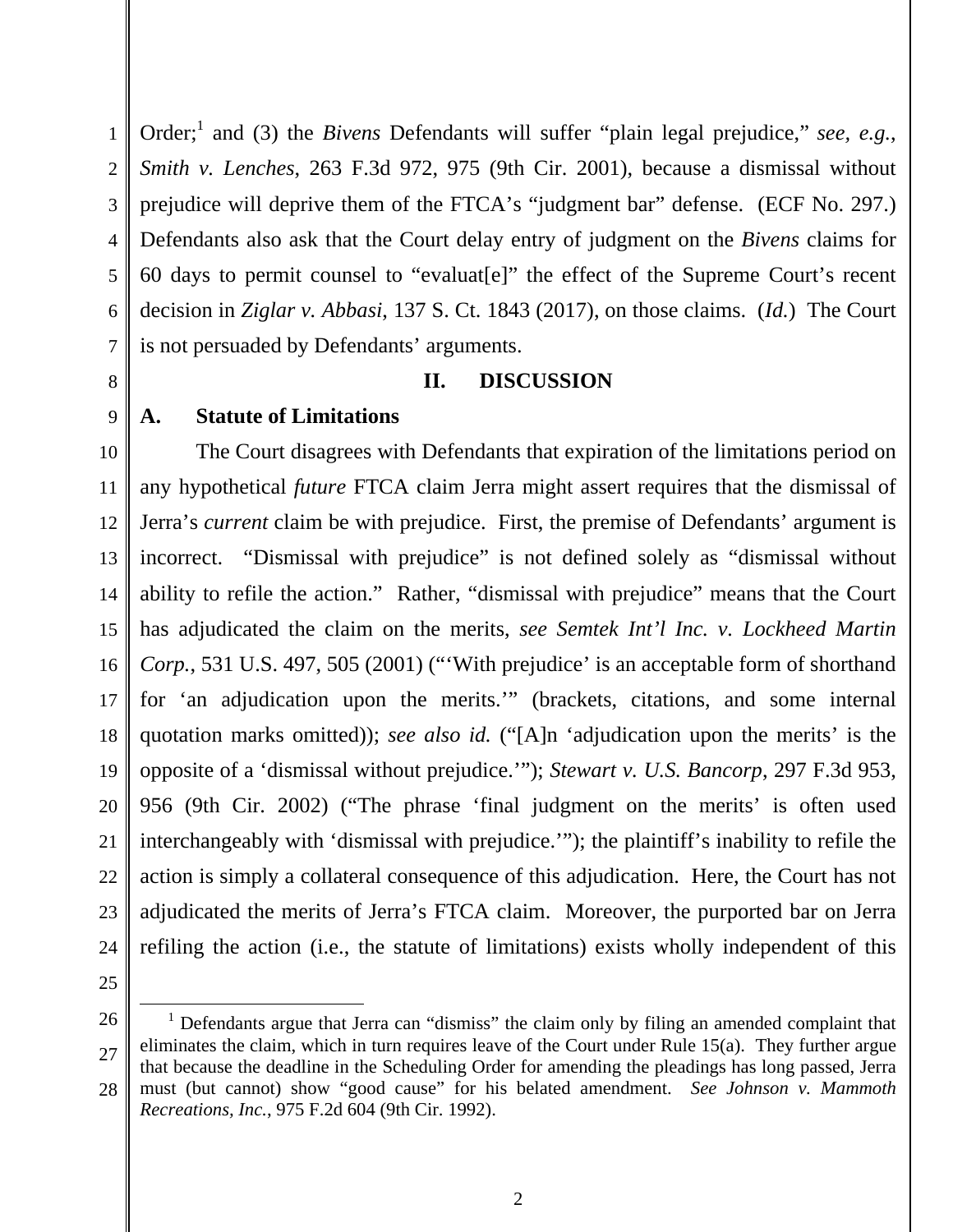1 lawsuit or its outcome. As a result, the statute of limitations does not require that the dismissal of Jerra's current FTCA claim be "with prejudice."

2

4

8

11

3 5 6 7 9 10 12 13 14 15 Second, the Ninth Circuit has made clear that district courts should grant a motion for voluntary dismissal (presumably without prejudice) unless the defendant can demonstrate "some plain legal prejudice," i.e. "prejudice to some legal interest, some legal claim, [or] some legal argument." *Smith*, 263 F.3d at 975 (internal quotation marks omitted). Defendants do not argue that a voluntary dismissal prejudices their ability to assert a statute of limitations defense against Jerra's potential future FTCA claim. Nor could they, for a dismissal of the current claim "without prejudice" would not cause them to lose an otherwise viable statute of limitations defense. *See Semtek Int'l*, 531 U.S. at 505–06 ("'[D]ismissal without prejudice' [is defined] as '[a] dismissal that does not bar the plaintiff from refiling the lawsuit *within the applicable limitations period*.'" (emphasis added)). This is a further reason why the statute of limitations defense does not warrant denying Jerra's motion.

16

## **B. Good Cause**

17 18 19 20 21 22 23 24 25 26 27 The Court concludes that Jerra need not show "good cause" under Rule 16 for not filing his motion earlier. The FTCA claim is the only claim Jerra asserts against the United States in his Second Amended Complaint,<sup>2</sup> and thus he can voluntarily eliminate that claim by moving for dismissal under Rule  $41(a)(2)$  rather than moving for leave to amend the complaint under Rule 15(a). *See Pedrina v. Chun*, 987 F.2d 608, 609 (9th Cir. 1993) (holding that voluntary elimination of all claims against a single party without a court order can be accomplished through dismissal under the similarly-worded Rule  $41(a)(1)$  rather through amendment of the complaint under Rule 15); *Hells Canyon Pres. Council v. U.S. Forest Serv.*, 403 F.3d 683, 687 (9th Cir. 2005) (interpreting *Pedrina* as "allow[ing] the [voluntary] dismissal of *all* claims against *one* defendant, so that a defendant may be dismissed from the entire action");

28

<u>.</u>

 $2$  Jerra also does not assert the FTCA claim against any other Defendant.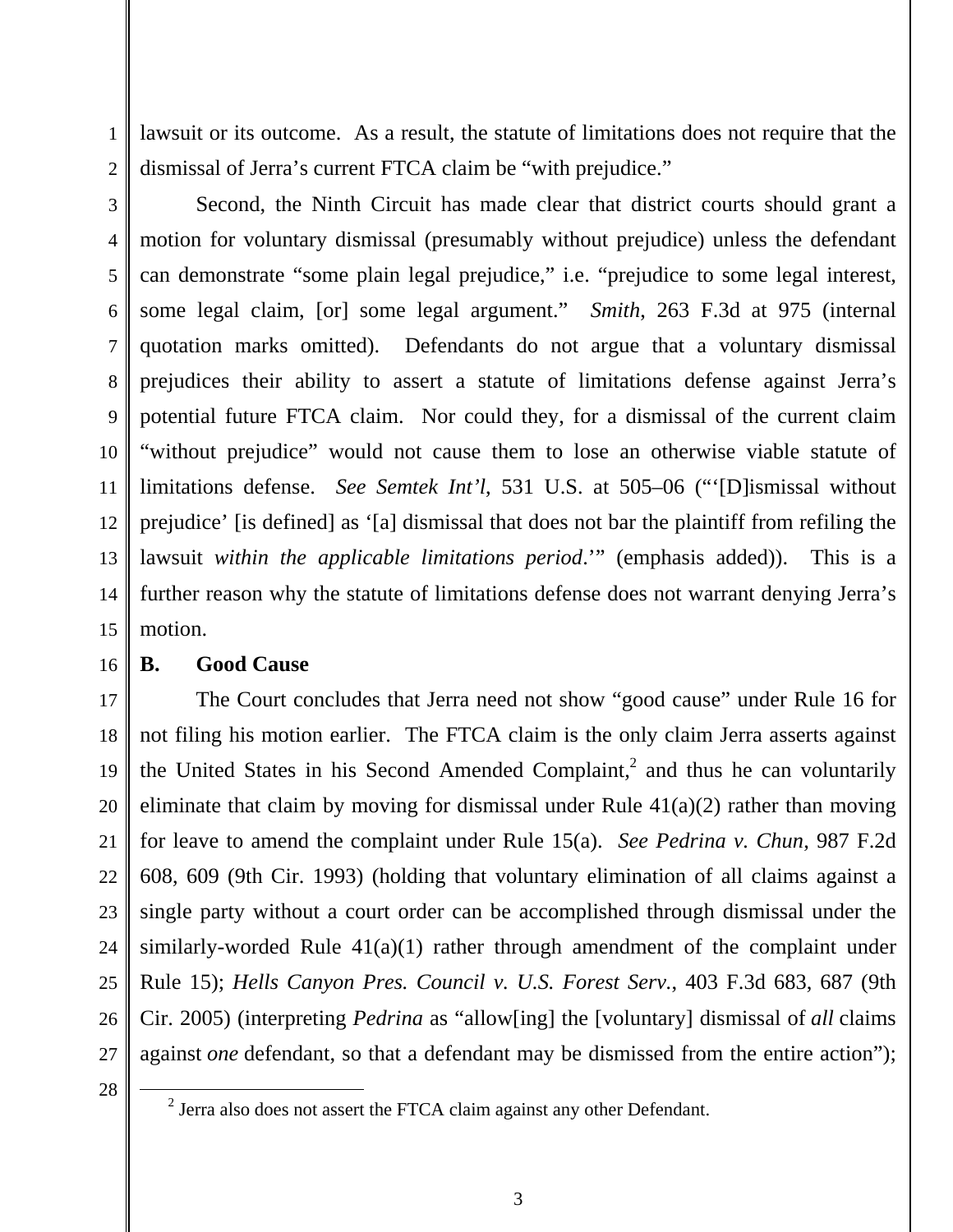1 2 3 4 5 6 7 *accord Ethridge v. Harbor House Rest.*, 861 F.2d 1389, 1392 (9th Cir. 1988) (holding that voluntary deletion of one claim from a multi-claim complaint must be accomplished via Rule 15 rather than Rule  $41(a)(1)$ , but distinguishing the instance where the plaintiff seeks to effect "a partial dismissal of all claims against one []defendant"). Because Jerra need not move to amend the complaint in order to withdraw the FTCA claim, he need not show "good cause," Fed. R. Civ. P. 16(b)(4), for doing so after any deadline that might have been set in this case.

**C. Judgment Bar** 

8

9 10 11 12 13 14 15 16 17 18 19 20 The Court concludes that the FTCA's judgment  $bar<sup>3</sup>$  does not preclude dismissal of the claim without prejudice. To date, the Court has neither entered judgment on, nor adjudicated the merits of, the FTCA claim, and thus the judgment bar defense has not yet accrued. *See Will v. Hallock*, 546 U.S. 345, 354 (2006) ("[T]here will be no possibility of a judgment bar . . . so long as a *Bivens* action against officials and a Tort Claims Act against the Government are pending simultaneously  $\dots$ "). Nor will it necessarily accrue if the Court denies Jerra's motion, for the Ninth Circuit has held that a defense judgment on an FTCA claim does not nullify a *Bivens* verdict rendered in the same action. *Kreines v. United States*, 959 F.2d 834, 838 (9th Cir. 1992). The Court fails to see how the *Bivens* Defendants will suffer "plain legal prejudice" through elimination of only a *potential* judgment bar defense.

21 22 23 24 25 26 Defendants appear to argue that Jerra should not be able to evade even the possibility of a judgment bar defense "at this late stage of the case"—i.e., after trial on the merits of all claims and a jury's verdict on the *Bivens* claims. (Opp'n at 8, ECF No. 297.) The timing of Jerra's motion, however, does not change the fact that the loss of only a *potential* defense does not amount to "plain legal prejudice." Moreover, the Ninth Circuit has repeatedly rejected the proposition that the expense and effort of

 $\overline{a}$ 

<sup>27</sup>

<sup>28</sup> <sup>3</sup> See 28 U.S.C. § 2676 (the judgment in an action under the FTCA "shall constitute a complete bar to any action" by the same claimant against the government employee "whose act or omission gave rise to the claim").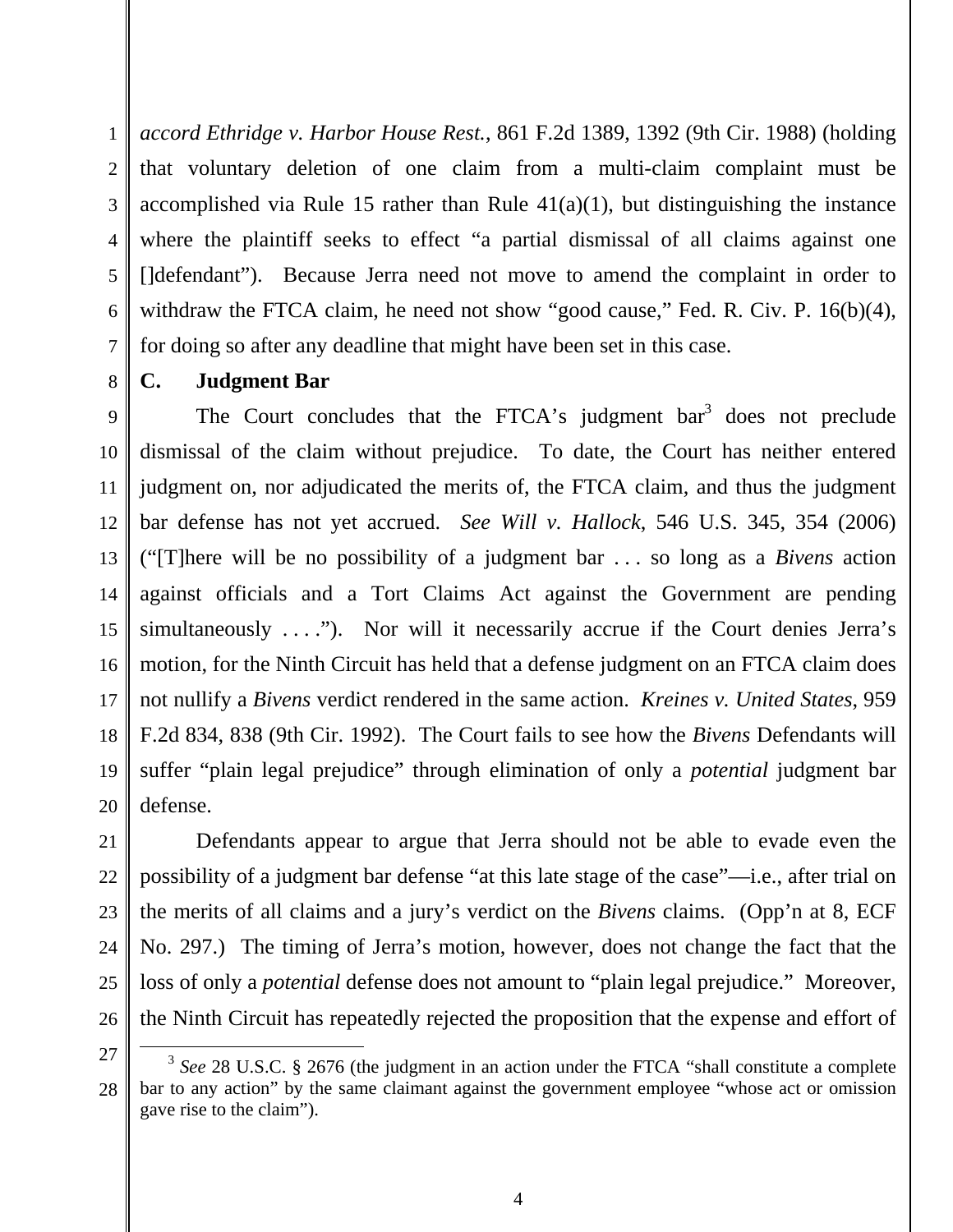1 2 3 4 5 defending against a claim warrants denying a motion for voluntary dismissal. *See, e.g.*, *Westlands Water Dist. v. United States*, 100 F.3d 94, 97 (9th Cir. 1996) ("We have explicitly stated that the expense incurred in defending against a lawsuit does not amount to legal prejudice." (citing *Hamilton v. Firestone Tire & Rubber Co.*, 679 F.2d 143, 145 (9th Cir. 1982))).

6

## **D. Delaying Entry of Judgment**

7 8 9 10 11 12 13 14 15 16 17 The Court concludes that delaying entry of judgment on the *Bivens* claims is not warranted. *See* Fed. R. Civ. P. 58(b)(2) ("[T]he court must *promptly* approve the form of the judgment, which the clerk must *promptly* enter," after "the jury returns a special verdict." (emphases added)).<sup>4</sup> It is unclear why Defendants require 60 days to "evaluat[e]" *Ziglar*'s effect on this case, especially as the principles announced therein do not appear to turn on factual minutiae that might otherwise require time to fully assess. In any event, Defendants can raise *Ziglar* in a motion to amend the judgment under Rule 59(e), which they may file within 28 days after entry of judgment. *See, e.g.*, *Sch. Dist. No. 1J, Multnomah Cty., Or. v. ACandS, Inc.*, 5 F.3d 1255, 1263 (9th Cir. 1993) (holding that a court may grant a motion under Rule 59(e) "if there is an intervening change in controlling law").

- 18 / / /
- 19 / / /
- 20  $//$
- 21  $//$
- 22  $//$
- 23 / / /
- 24  $//$
- 25  $//$ / / /
- 26
- 27 28

<sup>&</sup>lt;u>.</u> <sup>4</sup> Because the Court has granted Jerra's motion to dismiss the FTCA claim, all claims have been fully resolved. As a result, Rule 58(b), not Rule 54(b), governs the entry of judgment.